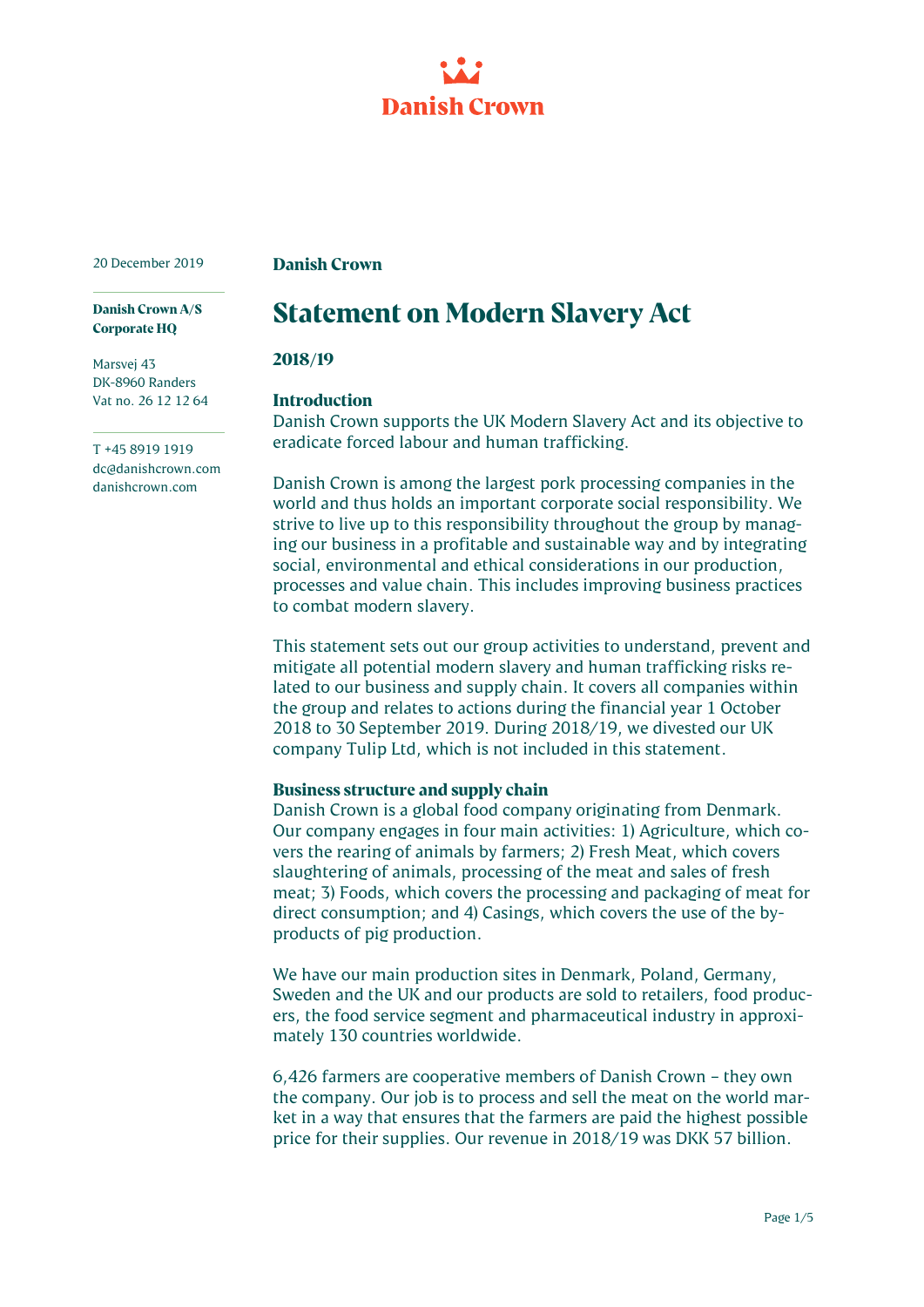

In 2018/19, we received 19 million pigs and 0.9 million head of cattle for slaughter in total from our cooperative members in Denmark and from local farmers in Poland, Sweden and Germany. Furthermore, Danish Crown has more than 17,400 suppliers within food raw materials, goods for operations, plant and technology supply and other services.

We have 22,979 employees worldwide representing 80 different nationalities. More than half of our employees are unskilled workers. As a food manufacturer working with an inherent daily production quantity variation, we rely on contract labour at some production sites.

## **Risk assessment**

With respect to modern slavery and human trafficking, we consider the following activities within our business and supply chain to be highrisk areas:

- Workers employed at the farms supplying pigs and cattle.
- Suppliers in our supply chain where we do not have direct management control.
- Contract labour hired at some of our production sites.
- Suppliers of transportation, logistics and construction services.

#### **Policies and commitments**

Danish Crown respects international human rights, including labour rights and recognises our ability to influence our supply chain. We are committed to work consistently to combat any kind of modern slavery in our business and our supply chains and our sustainability ambition is to contribute to the fulfilment and promotion of the UN 2030 Sustainable Development Goals.

International agreements lay the basis for how we conduct our business in a responsible and transparent manner. We observe and support a number of initiatives of relevance to the Modern Slavery Act:

- UN Global Compact
- UN Guiding Principles on Business and Human Rights
- The Universal Declaration of Human Rights
- The ILO Declaration of Fundamental Principles of Rights at Work

#### **Governance structure and processes**

We have the following governance structure and processes in place to help us identify assesses and address human rights risks and impacts as well as to facilitate the implementation of sustainability decisions into our core business:

• A Group Chief Operating Officer function is responsible for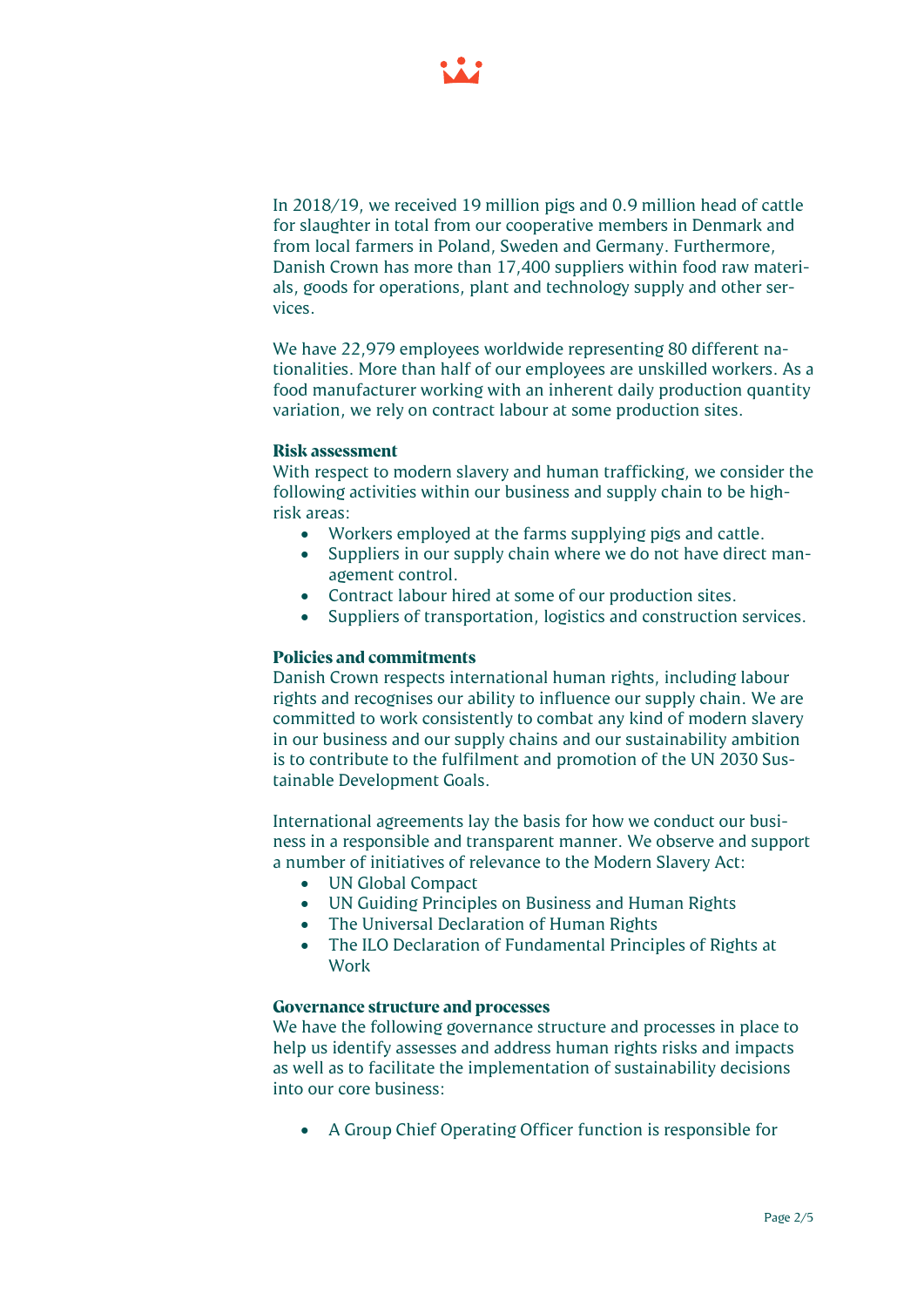

delivering on our sustainability strategy and goals. This ensures a quick and agile decision-making process and progress in direct contact with all business units.

- Our Senior Management Group defines our sustainability ambition and strategic direction, prioritises engagements and reports to the Danish Crown A/S Board of Directors on our progress.
- A Group Sustainability function leads, develops and coordinates the sustainability activities and reports twice annually to the Senior Management Group on key sustainability issues as well as opportunities and challenges for progress. The function provides support for all governance levels and organises annual Business Review meetings with all business units to discuss the implementation of our sustainability strategy.
- A HR partnership structure covering 90 per cent of the global organisation ensures a close relationship from headquarters to employees around the world. This means that all business units have access to knowledge and expertise about both strategic and operational HR issues, including our commitments to protect labour rights, ensure healthy and safe workplaces for all workers, including migrant workers.
- Our HR management procedures ensure that all employees are recruited lawfully, and we work closely with unions in order to ensure compliance. To the extent it is legally acceptable, we demand permits of residence and work permits from our employees to ensure that they live and work legally in the country in question.
- On a regular basis, we conduct a sustainability risk mapping at our production sites using the Sedex self-assessment questionnaire. The questionnaire is based on international standards for Social Accountability (SA 8000), Environmental Management (ISO 14001), Occupational Health and Safety Management (OHSAS 18001) and Ethical Trading (ETI Base Code). The risk mapping informs our measures to ensure compliance with our CSR policy at all our production sites, including our commitment to respect international human rights.
- A Group-wide Code of Conduct clarifies our stand on human and labour rights and provides a set of common rules to guide employees on expected behaviour and decision-making.
- We work systematically to create healthy and safe workplaces with a strong focus on preventing accidents. Our global occupational health and safety system enables us to identify discrimination and the like.
- A group procurement function sets the direction for procurement in Danish Crown and the implementation of a group wide supplier management system ensures that sustainability issues including human rights, modern slavery and human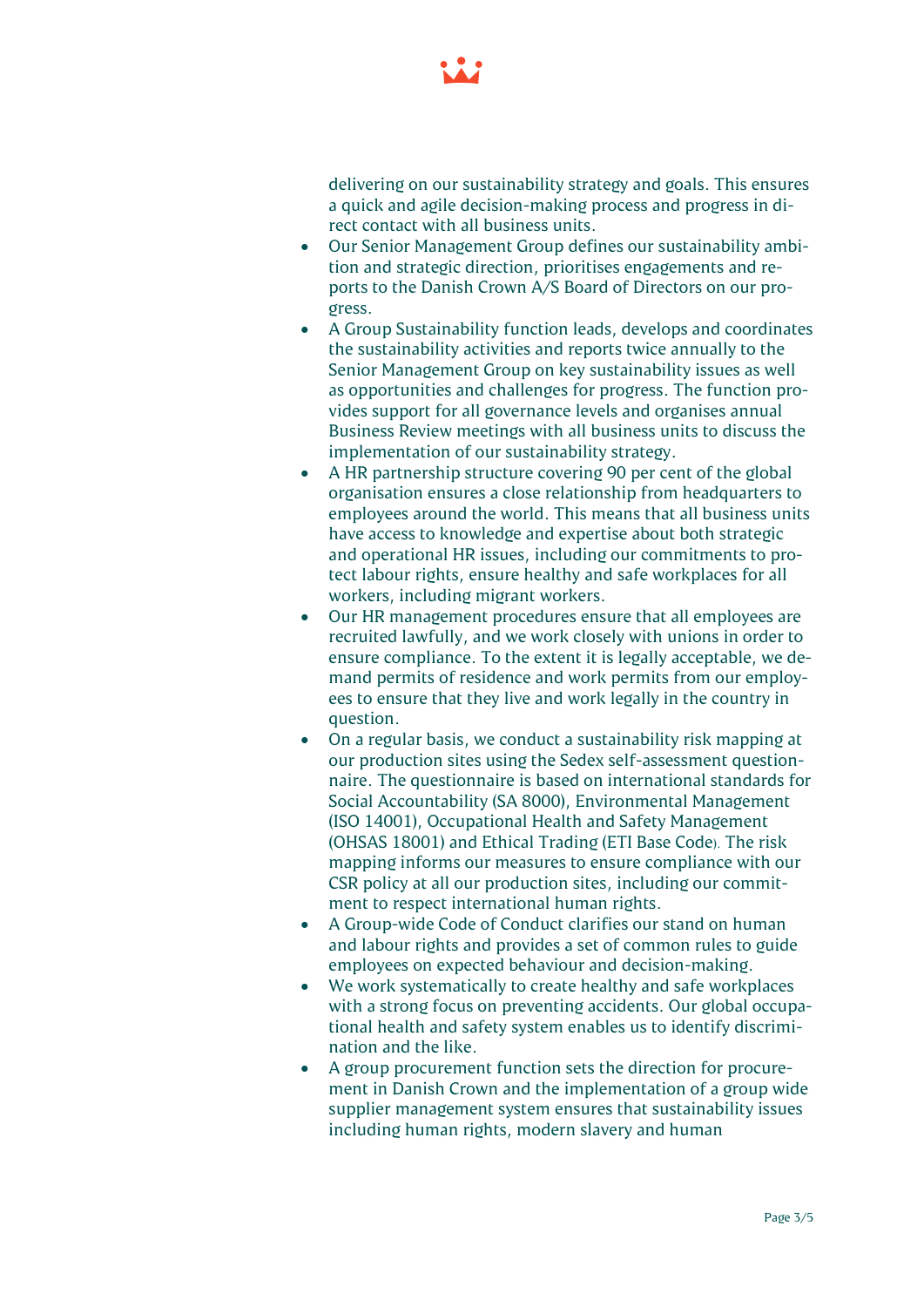

trafficking, are subject to due diligence across the procurement functions. Our Supplier Code of Conduct requires suppliers in all parts of the supply chain to adopt policies and procedures that respect human rights and labour rights and to set up a system for assessing, handling and reporting on the risks of infringing such rights.

• We have adopted a declaration on human rights and labour rights in the transport sector, which commits transport service providers to ensure and maintain reasonable social standards for own employees as well as employees at any subcontractors. The declaration includes specific requirements regarding the protection of health, safety and rights at work and the living conditions where employees are accommodated for short or long periods, as well as general terms of employment, including contractual terms and remuneration. It has been implemented in Denmark and is planned for further roll-out in the group.

## **Awareness and training**

Awareness-raising and training are important elements to embed Danish Crown's policies and procedures for protecting international human rights, including labour rights, and preventing slavery and human trafficking at our own facilities as well as in our supply chains.

We have ongoing compliance trainings for our employees and we are in the process of establishing a whistleblower function to strengthen our internal compliance culture.

We ensure that our procurement staff have the necessary skills to support our suppliers in understanding and implementing the requirements in our Supplier Code of Conduct. This includes measures for improving labour rights and working conditions, as well as preventing slavery and human trafficking.

We wish to engage closely with suppliers who can help us achieve our sustainability goals. Our new supplier management system allows us to identify suppliers that may be interested in closer cooperation. We plan to create a community of key suppliers where we can co-create innovative solutions and support each other in continuously improving our sustainability performance.

#### **Key actions 2018/2019**

In 2018/19, we took the following actions relevant to the Modern Slavery Act:

• Reviewed and strengthened our governance structure in view of our climate ambition and sustainability strategy. This include additional manpower and specialist expertise for our Group